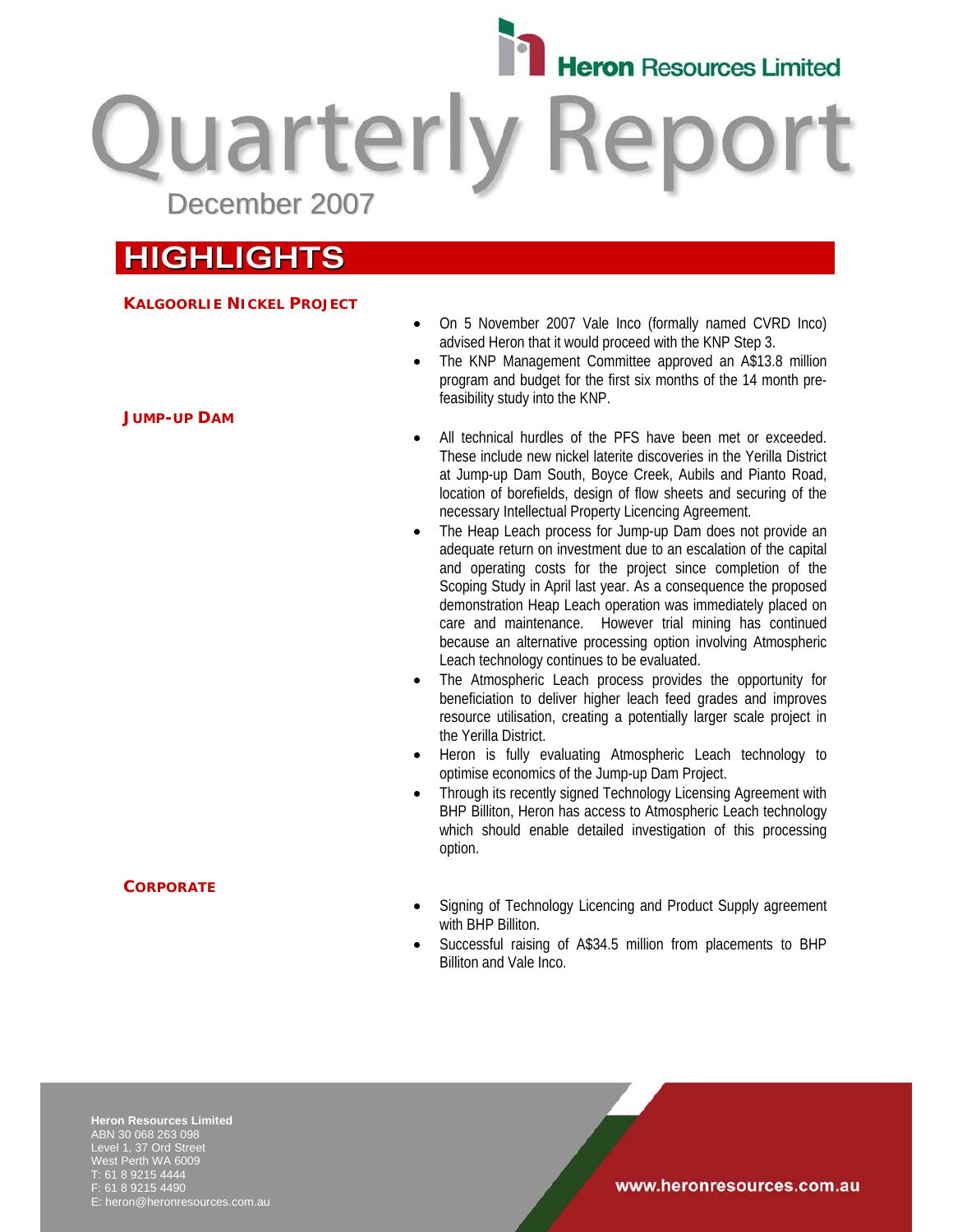# **KALGOORLIE NICKEL PROJECT**

# **KALGOORLIE NICKEL PROJECT (KNP) (HERON 100%, VALE INCO EARNING 60%)**



*On 5 November 2007 Vale Inco advised Heron that it would proceed with KNP Step 3.* 

### **EXPLORATION**

*Work plans for each prospect have been started to target infill drilling to bring the drill plans to a minimum of 160 x 80 metre spacing.* 

On 5 November 2007 Vale Inco (formerly CVRD-Inco) advised Heron that it would proceed with KNP Step 3. On 20 November 2007 the Management Committee of the KNP approved an A\$13.8 million program and budget for the first six months of the 14 month prefeasibility study (PFS) for the Project. Step 3 involves the completion of the PFS by the end of January 2009.

The program will involve a significant drilling component to confirm and upgrade the confidence in the KNP resources providing the basis for estimating reserves, mine planning and metallurgical test-work. Vale Inco will investigate the application of High Pressure Acid Leach, Heap Leach and Atmospheric Leach to the extraction of nickel from the laterite ores of the KNP. Test-work for all three potential flow sheets will be undertaken simultaneously with resource definition drilling and initial engineering and infrastructure studies. A key component of the second six months of the study is the process engineering and preliminary plant design, leading to costing and estimation of capex and opex for the project.

To facilitate the proposed drilling schedule, a complete review of each KNP prospect was undertaken. A compilation of the existing drilling was completed. Areas where the drill spacing was larger than 160x80 metres spacing and zones that had the potential for a grade of >1.4% Ni either as a head grade or following beneficiation were identified for follow-up. These areas included Highway, Siberia North, Goongarrie Hill, Goongarrie South, and Kalpini.

Work plans for each prospect have been started to target infill drilling to bring the drill plans to a minimum of 160x80 metre spacing. Programs of work have been completed for each prospect and filed with the DOIR for approval.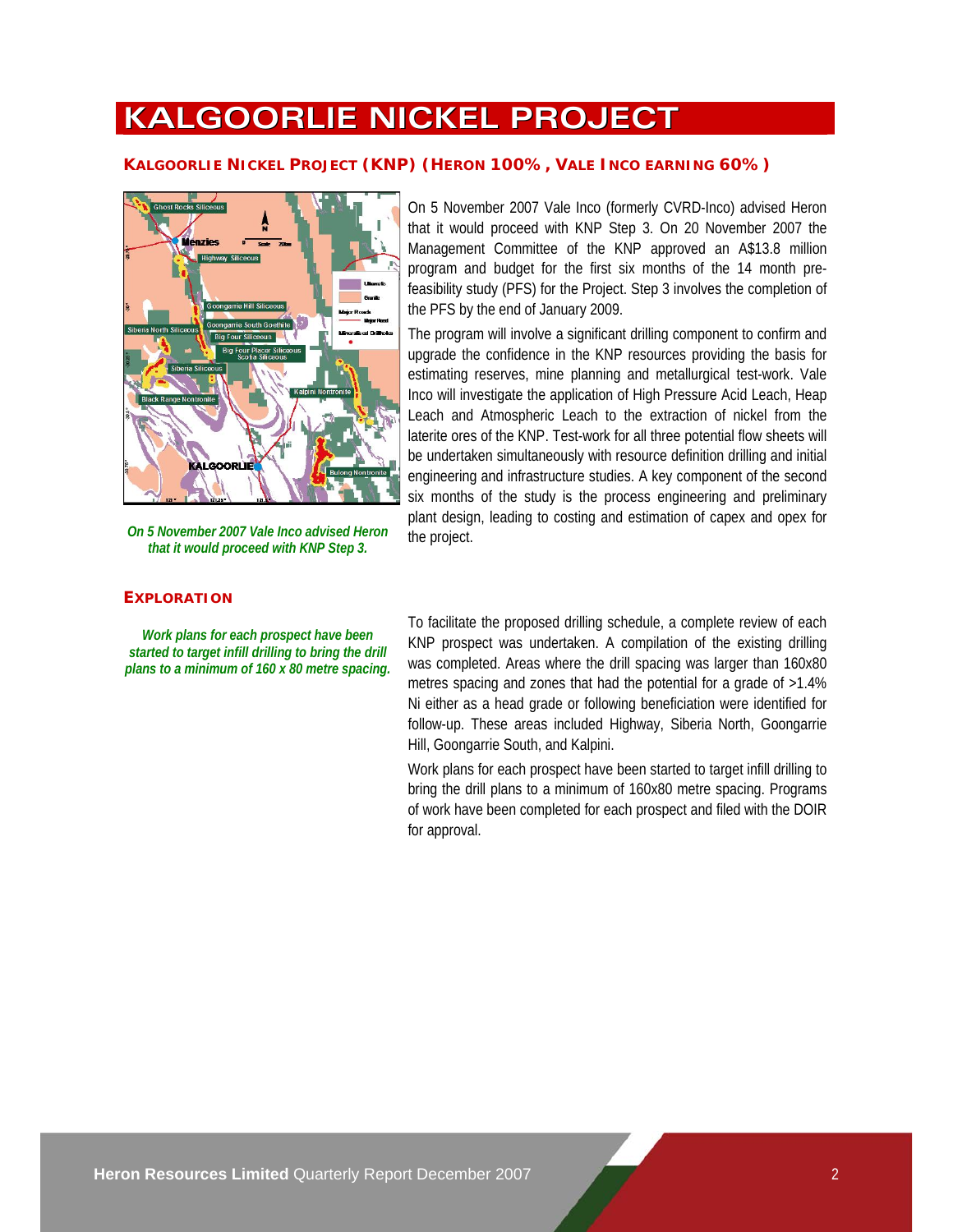*The ERI surveys have added more confidence to the geological model interpretation.* 



*It was determined that the Sonic rig provided excellent sample quality.* 

Ground geophysical Electrical Resistivity Imaging (ERI) surveys were completed to follow-up the work undertaken during Step 2, and to expand other prospect areas. The ERI surveys added more confidence to the geological model interpretation. Surveys are planned to coincide with drill spacing to an approximate 160 metre line spacing. Although in areas like Goongarrie South where there is intensive drilling, the ERI surveys will be at 240 metre line spacing.

A total of 54.6 line kilometres across three prospect areas were completed.

| <b>Prospect</b>  | Total number of<br><b>Line Kilometers</b><br>(Km) | Date        |
|------------------|---------------------------------------------------|-------------|
| Highway          | 19.3                                              | December 07 |
| Kalpini          | 11.3                                              | November 07 |
| Goongarrie South | 24.0                                              | December 07 |

During Step 1 various drilling methods were evaluated for the collection of samples. From those tests, it was determined that the sonic rig provided excellent sample quality and could drill up to a six inch diameter sample. A total of 32 Sonic holes were completed in the quarter totalling 1,118.5 metres.

| <b>Prospect</b>  | <b>Number of Holes</b> | <b>Total Meters Drilled</b><br>(m) |
|------------------|------------------------|------------------------------------|
| Highway          |                        | 318.5                              |
| Kalpini          |                        | 314.0                              |
| Goongarrie South |                        | 167.6                              |
| Goongarrie Hill  |                        | 318.5                              |

RC Drilling commenced in December 2007 at the southern end of the Highway prospect. A total of 22 RC holes were drilled for a total of 933 metres.

| Date           | Tenement | No. of<br>drillholes | Total<br>Metres (m) | <b>Comments</b>                     |
|----------------|----------|----------------------|---------------------|-------------------------------------|
| December<br>07 | E29/139  | 22                   | 933                 | Daily meter<br>$average -$<br>233 m |

*At Highway, a total of 22 RC holes were drilled for a total of 933 metres.*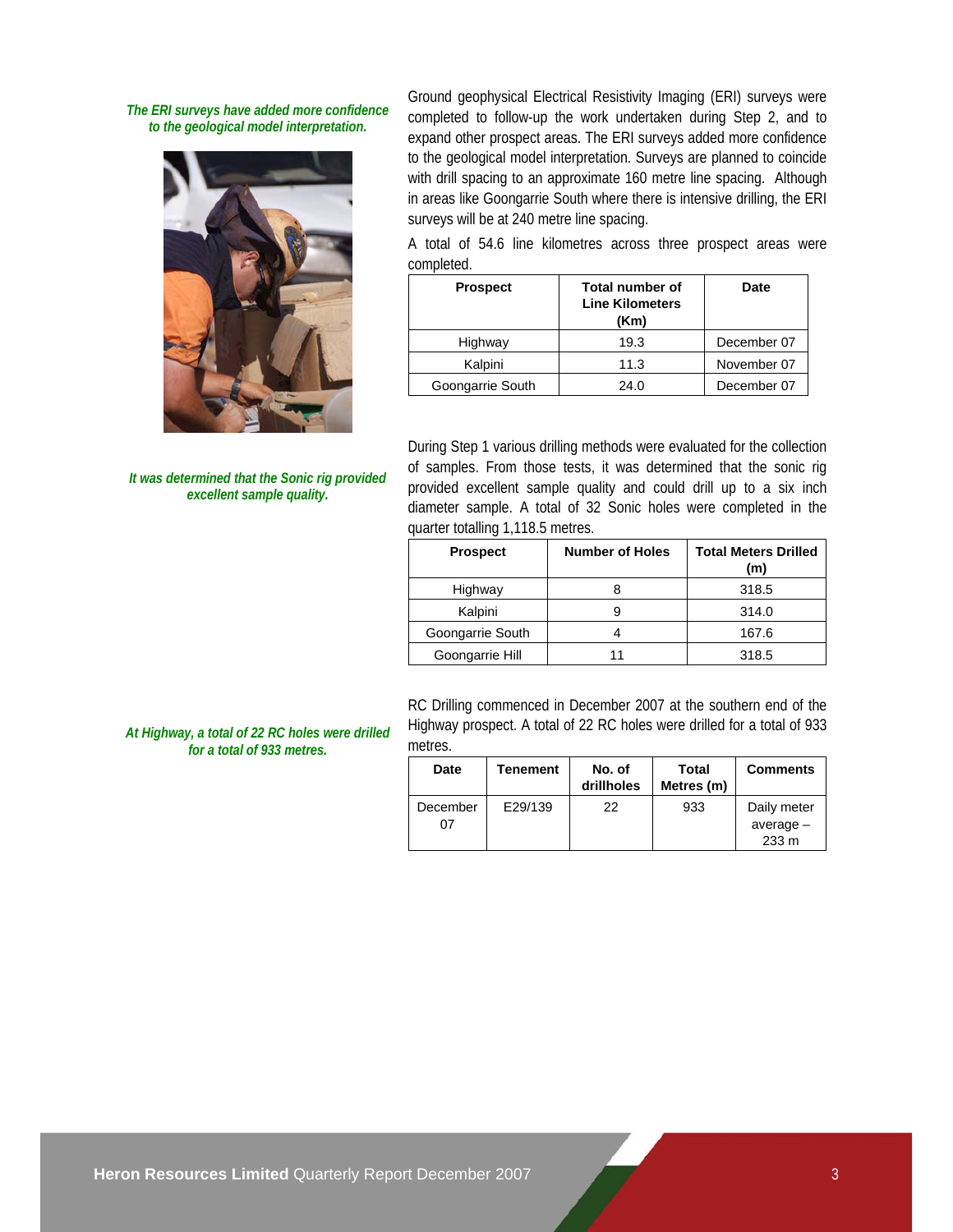### **METALLURGICAL TEST-WORK**

*The objective of this program is to determine the most suitable process of sulphuric acid leaching that can be applied on the KNP project.* 

The work program for the next six months includes a leaching process comparison of approximately 60 samples collected from Kalpini (20), Highway (18), Goongarrie Hill (10), Goongarrie South (5) and Bulong (7). The objective of this program is to determine the most suitable process of sulphuric acid leaching that can be applied on the KNP project. This will evaluate the following processes:

- Heap leaching on the ROM (run of mine) ore;
- HPAL or Atmospheric Leaching on the fine fraction obtained as a concentrate material from the beneficiation.

A beneficiation program has been developed to determine the optimum conditions for nickel recovery in terms of:

- top size
- scrubber residence time
- solids contained
- temperature
- rotating speed
- potential benefit of using an attritioning cell

Following the completion of the optimisation testing, a variability program for the beneficiation process will examine approximately 300 samples from the selected prospect areas. The objective of the variability program will be to generate a correlation for the upgradeability behaviour of each material type. The upgradeability correlations could be applied as part of the resource estimation and mining planning phases, while evaluating the opportunity for either HPAL or Atmospheric Leach processes.

#### **COLUMN LEACHING**

**BENEFICIATION**



During the first phase of Step 3, a program has been planned to start testing approximately 60 mini leaching columns for the following prospects: Kalpini, Highway, Goongarrie Hill, Goongarrie South and Bulong.

At the beginning of December 2007, 16 mini leaching columns were started from material obtained from the Kalpini prospect.

*Initial 16 mini leaching columns in progress.* 

*A beneficiation program has been developed to determine the optimum conditions for nickel recovery.* 

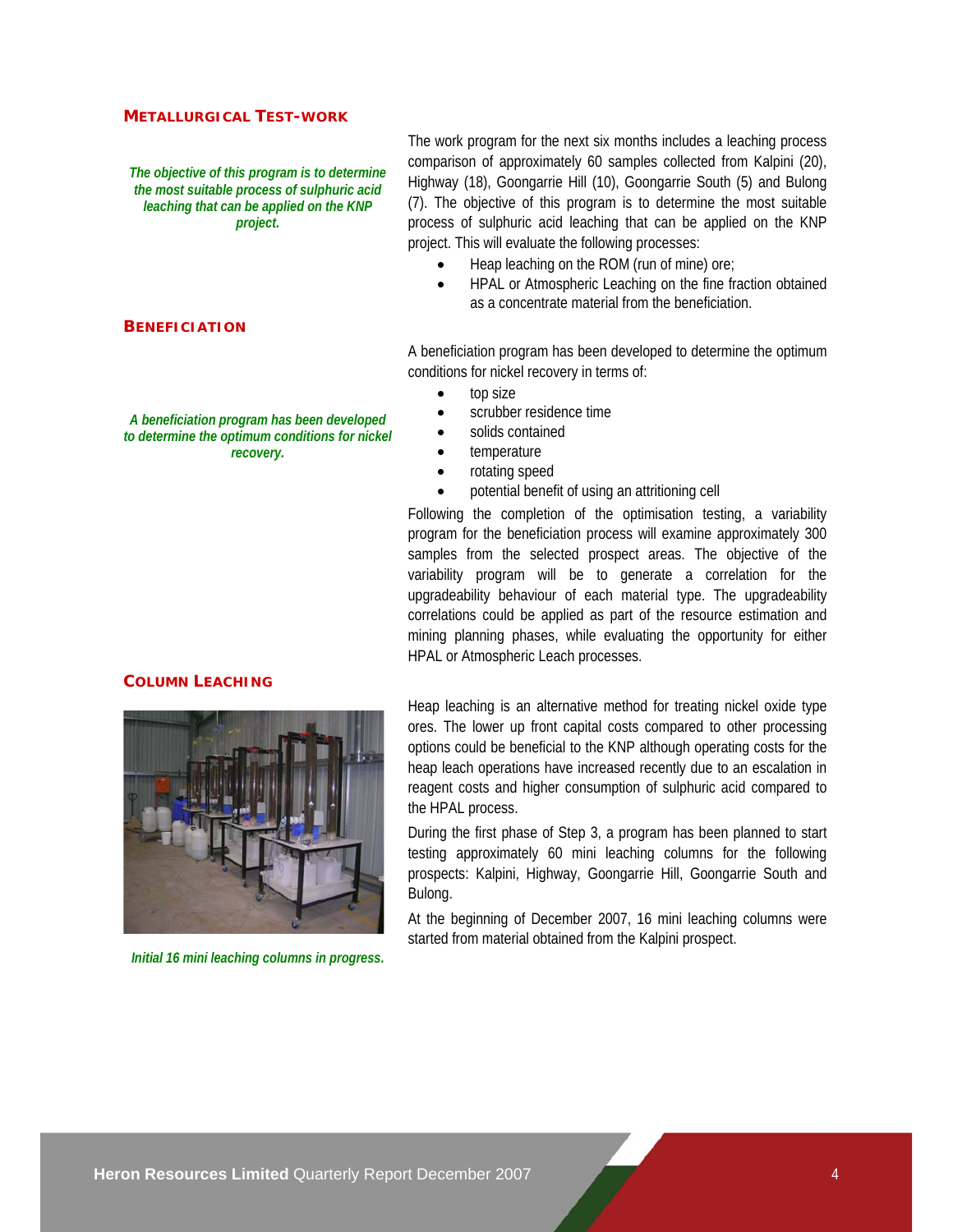# **HPAL, ATMOSPHERIC LEACHING, RHEOLOGY AND SETTLING TESTS**

The use of screen beneficiation has been an industry practice (used at Moa Bay, Cuba since 1958) to facilitate silica rejection and enrichment of Ni in the fine fraction. This process is also currently employed at other locations in Australia (Norilsk Nickel: Cawse Nickel plant and BHP: Ravensthorpe plant). The beneficiation circuit is economical and can often be crucial to making the entire operation economically feasible.

Taking these previous examples, a case can be made to continue to evaluate the use of a high pressure autoclave vessel or the use of a tank leaching in atmospheric conditions, to dissolve Ni and Co by sulphuric acid.

A test-work program has been developed in conjunction with CSIRO in Australia and the ITSL group (Vale Inco Technology Center) in Canada.

The HPAL tests will utilise elevated temperature and high pressure, generating a slurry product with sulphuric acid.

The atmospheric leaching tests will utilise a temperature under 100 degrees centigrade with sulphuric acid added to the ore.

These programs are scheduled to begin during the second half of January 2008.

# **HUMAN RESOURCES**

The project will continue to have an office in Perth with seven people and an office in Kalgoorlie with 22 people. This local team is supported by specialists in Brazil and Canada.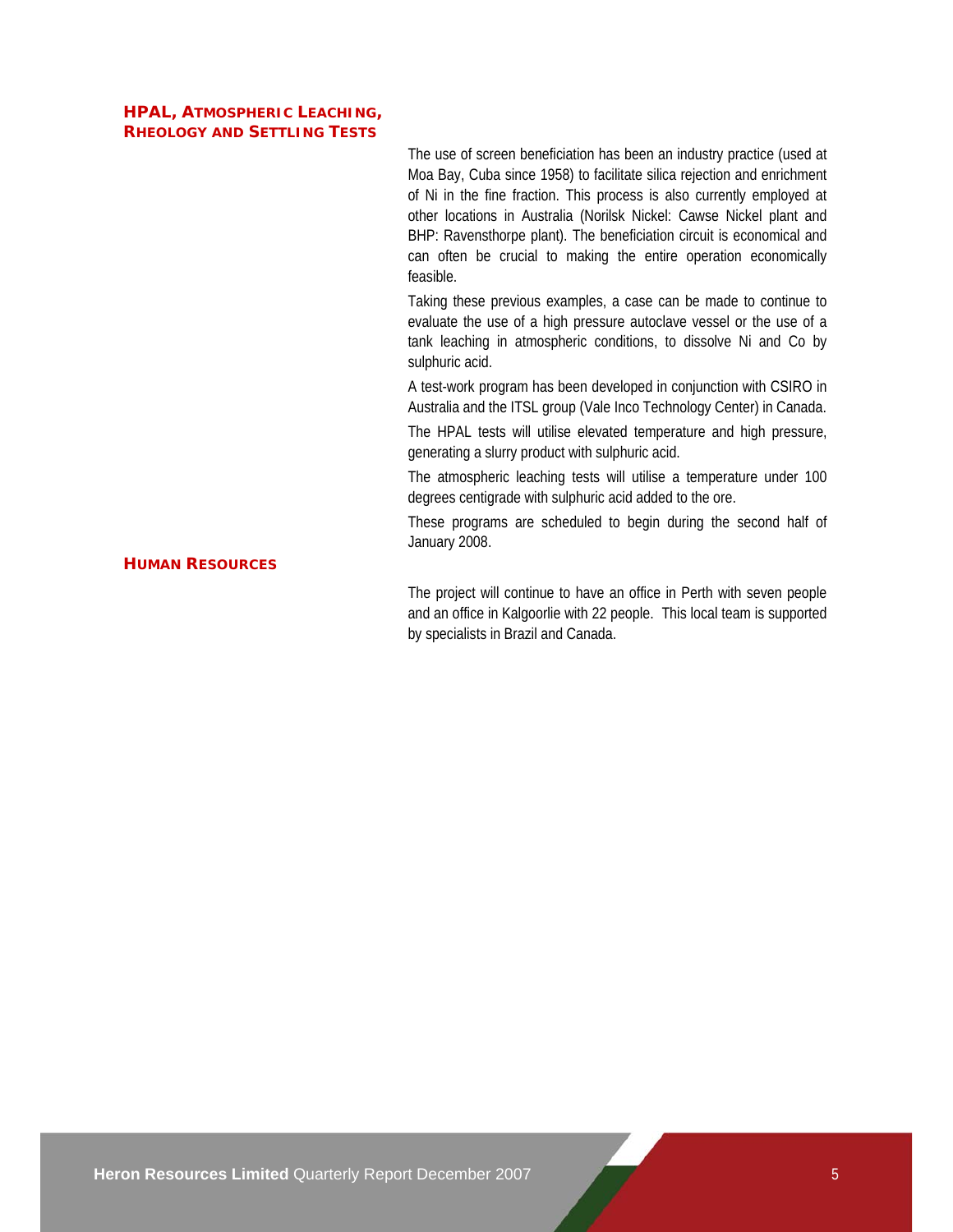# **JUMP-UP DAM PROJECT**

#### **PRE-FEASIBILITY STUDY**



*Based on results from the current PFS, the Heap Leach process for Jump-up Dam does not provide an adequate return on investment.* 

*All technical hurdles of the PFS have been met or exceeded.* 

*A scoping study based on Atmospheric Leach technology commenced.* 

*The Atmospheric Leach process provides the opportunity for beneficiation to deliver higher leach feed grades and improves resource utilisation, creating a potentially larger scale project in the Yerilla district.* 

*Through its recently signed Technology Licensing Agreement with BHP Billiton, Heron has access to Atmospheric Leach technology* 

On 25 January 2008, Heron announced the PFS at Jump-up Dam had concluded that based on current configurations, the Heap-Leach process does not make an adequate return on investment.

Trial mining at Jump-up Dam will continue as originally planned for mining studies and grade reconciliations; however, the proposed demonstration heap leach operation will be placed on care and maintenance.

The PFS estimated capital expenditure at A\$681.9 million and operating costs of A\$6.39 per pound of nickel production. These costs represent escalations of approximately 50% and 56% respectively from the Scoping Study completed in April 2007. Escalations in capital expenditure are due to significant increases in the capital cost of acid plants and power plants (97% increase). Escalations in operating costs are predominantly due to sulphur price rises, and the impact of higher oil prices on transport and mining costs. Ongoing increases in construction and labour costs also contributed to the escalated PFS outcome.

Heron will draw on opportunities presented by its recently announced Technology Licensing and Product Supply Agreement to fully evaluate Atmospheric Leach as a processing option for Jump-up Dam and surrounding deposits. Atmospheric leaching allows beneficiation to provide a higher leach feed grade and better utilisation of the resources within the Yerilla District. Heron has gained specific experience in laterite beneficiation during the past eight years and will be applying this knowledge to the Kalgoorlie Nickel Project.

Significantly, nickel laterite discoveries during the last year at Jump-up Dam South, Boyce Creek, Aubils and Pianto Road will now provide a major opportunity for nickel production increases in future Atmospheric Leach development scenarios.

Over the next nine months Heron will re-estimate the Yerilla District resources based on the new 40x40 metre Jump-up Dam drilling. Heron will include a new resource estimate from Boyce Creek into the Atmospheric Leach pre-feasibility model should the results of the scoping study warrant.

During the quarter, a further extension of the Jump-up Dam ultramafic was identified during excavation of solution ponds for the demonstration. This ultramafic is located over 300 metres south of the previous most southern drilling. A program of exploration drilling is scheduled to test this ultramafic during the March 2008 Quarter. Potential exists to extend the Jump-up Dam resource in this direction.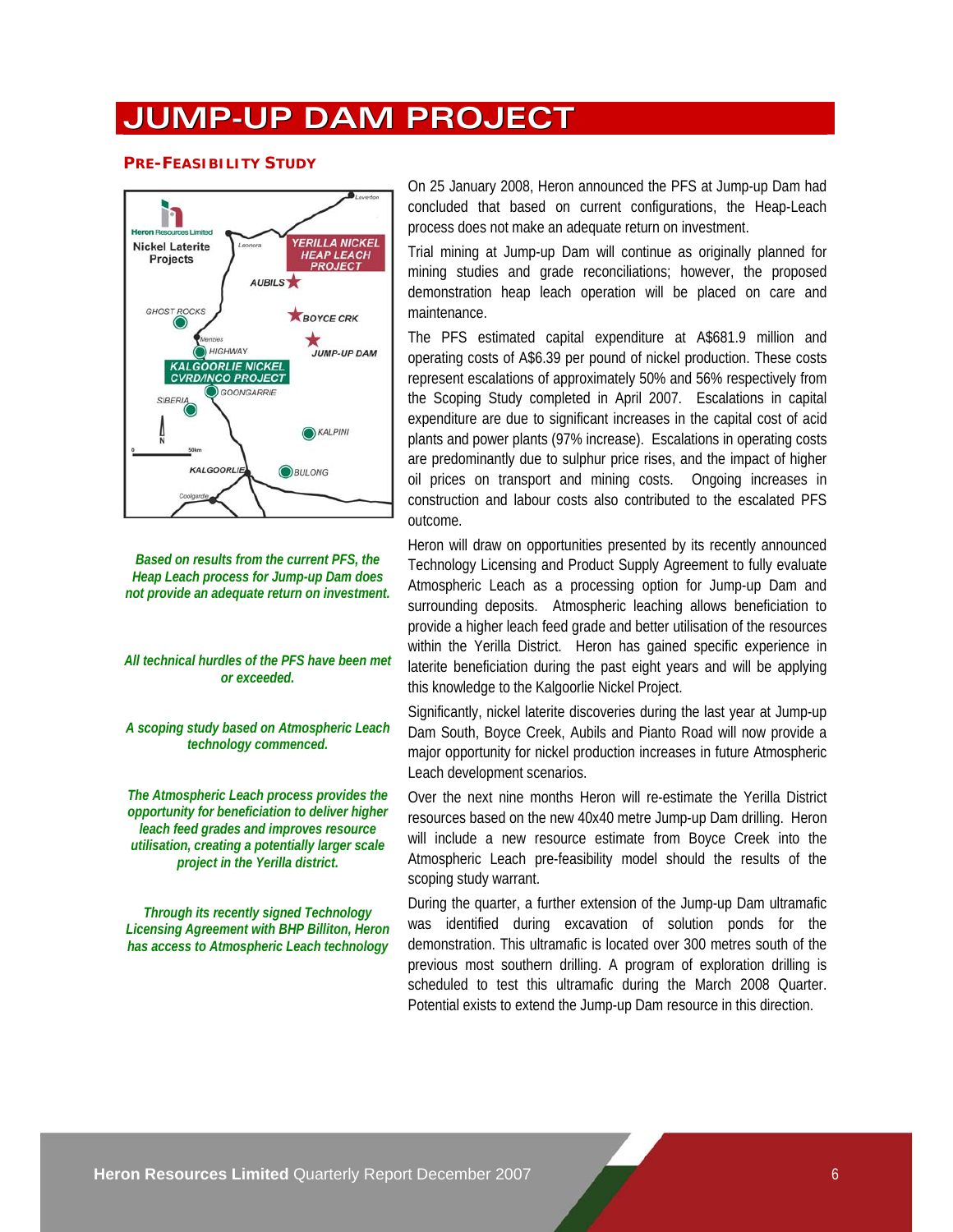## **RESOURCE**

#### *A total of 10,890 metres were completed at quarters end. Drilling is expected to continue into the first quarter of 2008.*



A total of 236 reverse circulation holes for 10,890 metres were drilled in the quarter at Jump-up Dam. The drilling was focused on infilling the 80x40 metre spaced indicated resource to 40x40m, identifying the presence of a number of continuous high grade shoots (not previously delineated) within the resource envelope. Two small grade control patterns of 10x10m drilling were also completed in the areas assigned for trial mining. A small Sonic drilling program of nine holes and 348 metres was also completed to provide additional material for ongoing metallurgical trials. Significant results for the RC drilling are summarised below:

#### *Jump-up Dam Significant RC Drill Results at 0.7% Ni Cut-off (>1.2 Ni%)*

| Hole                                                           | East   | <b>North</b> | From           | To | Width                   | Ni%  | Co%  |
|----------------------------------------------------------------|--------|--------------|----------------|----|-------------------------|------|------|
| 10x10m spaced holes (grade control holes drilled to 18m depth) |        |              |                |    |                         |      |      |
| <b>JDRC2547</b>                                                | 410109 | 6711919      | 0              | 18 | 18                      | 1.28 | 0.07 |
| <b>JDRC2548</b>                                                | 410109 | 6711910      | $\overline{2}$ | 18 | 16                      | 1.43 | 0.22 |
| <b>JDRC2552</b>                                                | 410100 | 6711890      | 10             | 18 | 8                       | 1.50 | 0.21 |
| <b>JDRC2553</b>                                                | 410140 | 6711960      | 0              | 10 | 10                      | 1.34 | 0.08 |
| <b>JDRC2554</b>                                                | 410140 | 6711950      | $\overline{2}$ | 18 | 16                      | 1.63 | 0.09 |
| <b>JDRC2555</b>                                                | 410139 | 6711940      | $\overline{2}$ | 18 | 16                      | 1.46 | 0.11 |
| <b>JDRC2557</b>                                                | 410139 | 6711921      | 8              | 18 | 10                      | 1.62 | 0.22 |
| <b>JDRC2562</b>                                                | 410130 | 6711900      | 10             | 18 | 8                       | 1.52 | 0.36 |
| <b>JDRC2574</b>                                                | 410100 | 6711911      | $\overline{2}$ | 18 | 16                      | 1.51 | 0.05 |
| <b>JDRC2576</b>                                                | 410089 | 6711891      | 10             | 18 | 8                       | 1.43 | 0.07 |
|                                                                |        |              |                |    |                         |      |      |
| 40x40m spaced holes                                            |        |              |                |    |                         |      |      |
| <b>JDRC2392</b>                                                | 408259 | 6712219      | 32             | 76 | 44                      | 1.21 | 0.04 |
| <b>JDRC2415</b>                                                | 409881 | 6712040      | 32             | 36 | $\overline{\mathbf{4}}$ | 1.28 | 0.1  |
| <b>JDRC2429</b>                                                | 409800 | 6712760      | 0              | 4  | 4                       | 1.26 | 0.04 |
| <b>JDRC2444</b>                                                | 409401 | 6712920      | 14             | 18 | 4                       | 1.27 | 0.18 |
| <b>JDRC2452</b>                                                | 409680 | 6712920      | 8              | 16 | 8                       | 1.78 | 0.4  |
| <b>JDRC2453</b>                                                | 409721 | 6712919      | 20             | 24 | 4                       | 1.27 | 0.05 |
| <b>JDRC2455</b>                                                | 409879 | 6713001      | 2              | 32 | 30                      | 1.45 | 0.08 |
| <b>JDRC2457</b>                                                | 409841 | 6712999      | $\overline{2}$ | 26 | 24                      | 1.24 | 0.04 |
| <b>JDRC2466</b>                                                | 409478 | 6713001      | 22             | 48 | 26                      | 1.21 | 0.11 |
| <b>JDRC2469</b>                                                | 409440 | 6713079      | 10             | 30 | 20                      | 1.44 | 0.17 |
| <b>JDRC2470</b>                                                | 409479 | 6713078      | 6              | 36 | 30                      | 1.27 | 0.09 |
| <b>JDRC2478</b>                                                | 409800 | 6713079      | 10             | 42 | 32                      | 1.30 | 0.05 |
| <b>JDRC2505</b>                                                | 409821 | 6713079      | 20             | 32 | 12                      | 1.28 | 0.04 |
| <b>JDRC2506</b>                                                | 409781 | 6713081      | 6              | 36 | 30                      | 1.23 | 0.04 |
| <b>JDRC2512</b>                                                | 409820 | 6713042      | 8              | 32 | 24                      | 1.35 | 0.06 |
| <b>JDRC2534</b>                                                | 410130 | 6711960      | 12             | 18 | 6                       | 1.31 | 0.07 |
| <b>JDRC2535</b>                                                | 410129 | 6711949      | 0              | 12 | 12                      | 1.30 | 0.06 |
| <b>JDRC2536</b>                                                | 410130 | 6711939      | 8              | 12 | 4                       | 1.21 | 0.07 |
| <b>JDRC2537</b>                                                | 410130 | 6711930      | 6              | 18 | 12                      | 1.61 | 0.11 |
| <b>JDRC2538</b>                                                | 410129 | 6711920      | 10             | 18 | 8                       | 1.40 | 0.11 |
| <b>JDRC2540</b>                                                | 410120 | 6711929      | 0              | 16 | 16                      | 1.40 | 0.07 |
| <b>JDRC2585</b>                                                | 408120 | 6713400      | 28             | 36 | 8                       | 1.36 | 0.06 |
| <b>JDRC2592</b>                                                | 408157 | 6712883      | 38             | 46 | 8                       | 1.57 | 0.07 |
| <b>JDRC2593</b>                                                | 408044 | 6712760      | 36             | 50 | 14                      | 1.20 | 0.07 |
| <b>JDRC2597</b>                                                | 408515 | 6712640      | 14             | 54 | 40                      | 1.60 | 0.09 |
| <b>JDRC2601</b>                                                | 408205 | 6712360      | 22             | 54 | 32                      | 1.40 | 0.11 |
|                                                                |        |              |                |    |                         |      |      |
| 80x40m spaced holes                                            |        |              |                |    |                         |      |      |
| <b>JDRC2618</b>                                                | 410103 | 6711800      | 24             | 54 | 30                      | 1.47 | 0.13 |
| <b>JDRC2619</b>                                                | 410143 | 6711800      | 14             | 44 | 30                      | 1.38 | 0.11 |
| <b>JDRC2621</b>                                                | 410220 | 6711800      | 12             | 50 | 38                      | 1.22 | 0.06 |

# **METALLURGICAL TEST-WORK**

Final MSP (Mixed Sulphide Product) precipitation tests were completed successfully for the PFS and may be applicable for the Atmospheric Leach PFS. Sonic core sample was received in Perth for the next round of beneficiation and atmospheric leach test-work.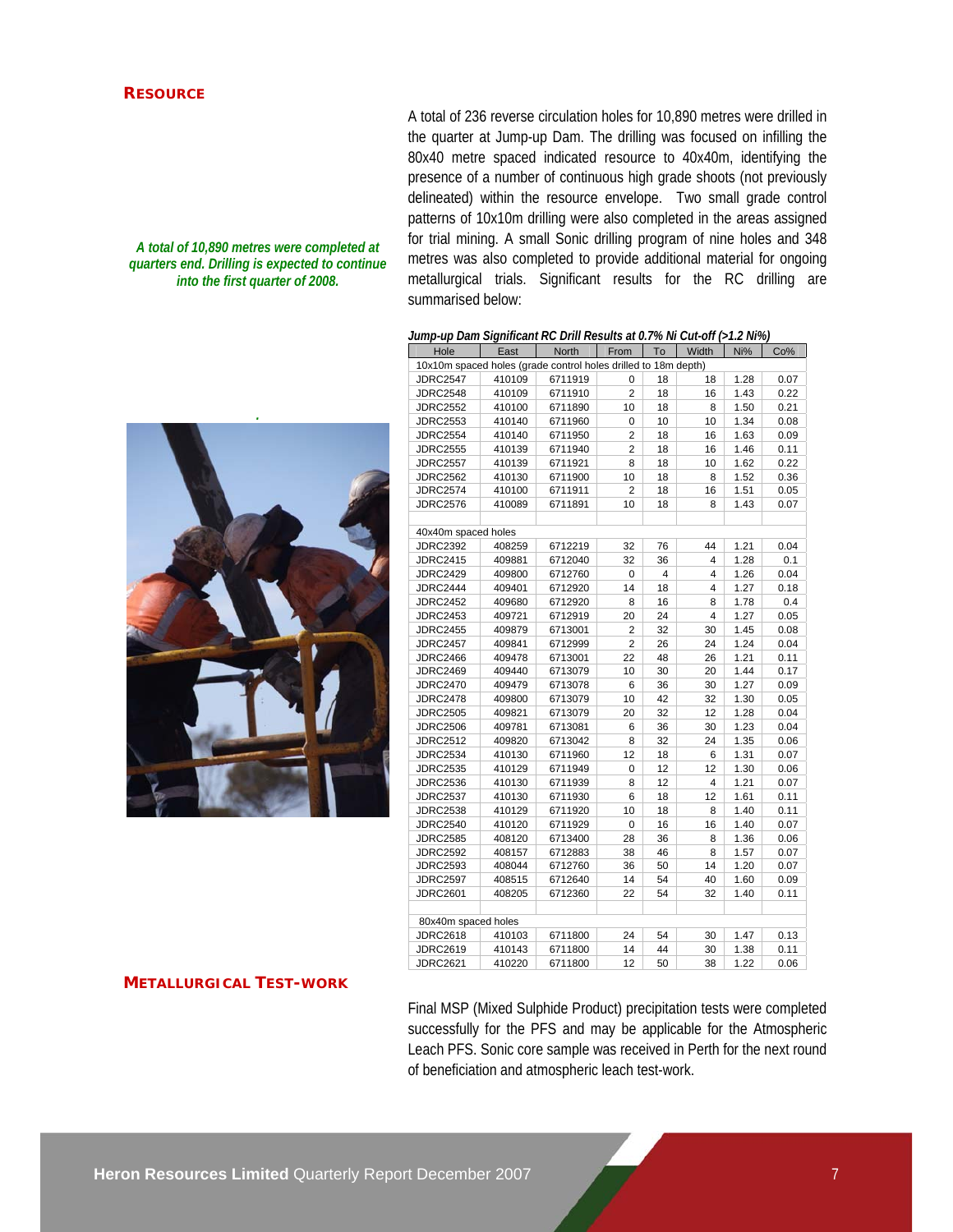#### **WATER EXPLORATION**

Water exploration continued during the quarter with the identification of potential sources for the required process water for the project. The sources for approximately two thirds of the required water were identified. Water exploration will recommence upon positive completion of the Atmospheric Leach scoping study during the first half of 2008.

The Boyce Creek project (100% Heron) is located some 25km northwest of the Jump-up Dam site and will provide additional resources for the Jump-up Dam project. Current Inferred Resources stand at 12.8Mt grading 0.91% Ni at a 0.70% Ni cut-off. Drilling in the last quarter has focussed on closing in the drill spacing to 80x40m for estimation of an Indicated Resource. Some 163 RC holes for 7,843m were completed. A further 9,000m of RC drilling is being completed by the end of February 2008 with a revised resource to be estimated. Many results

#### **BOYCE CREEK RESOURCE**

**Boyce Creek Project** - Nickel Mineralisation **ovce Creek Nort** E31/684 6735000 mN Outline of nickel ce Creek South mineralisation  $\frac{1}{2}$ 6730000 mN  $\bullet$  >0.5% Ni in drillhole

*Boyce Creek Significant Drill Results at 0.7% Ni Cut-off (>1% Ni)* 

are still pending, however, significant results to date include:

| Hole            | East   | <b>North</b> | From | To | Width | Ni%  | Co%  |
|-----------------|--------|--------------|------|----|-------|------|------|
| YERC0263        | 397240 | 6732642      | 12   | 18 | 6     | 1.22 | 0.02 |
| <b>YERC0270</b> | 397240 | 6732802      | 8    | 18 | 10    | 1.11 | 0.05 |
| <b>YERC0273</b> | 397000 | 6732802      | 6    | 26 | 20    | 1.05 | 0.08 |
| <b>YERC0274</b> | 396920 | 6732802      | 10   | 22 | 12    | 1.16 | 0.03 |
| <b>YERC0275</b> | 396840 | 6732802      | 4    | 16 | 12    | 1.23 | 0.03 |
| <b>YERC0283</b> | 396760 | 6732962      | 10   | 30 | 20    | 1.09 | 0.17 |
| <b>YERC0286</b> | 397160 | 6733122      | 28   | 44 | 16    | 0.99 | 0.04 |
| <b>YERC0287</b> | 397080 | 6733122      | 20   | 24 | 4     | 1.00 | 0.01 |

Eight Sonic core (six inch diameter) holes for 329m were also drilled to provide check assays for the RC drilling and material for density measurements and metallurgical test-work. Test-work to date has concentrated on beneficiation characteristics with results showing typical nickel upgrade factors for the mineralisation styles.

Encouraging upgrade results (50-150%) were obtained for composites 1 – 4 which consisted of siliceous limonitic material, while the nontronite dominated composites, 5 – 8, returned lower upgrades as expected. The test-work continues to evaluate crushing and scrubbing to optimise grade and maximise nickel recoveries. The initial test-work involved low energy screening which delivered encouraging improvements on grade. Further test-work is underway to increase overall nickel recoveries, particularly from nontronite type ore.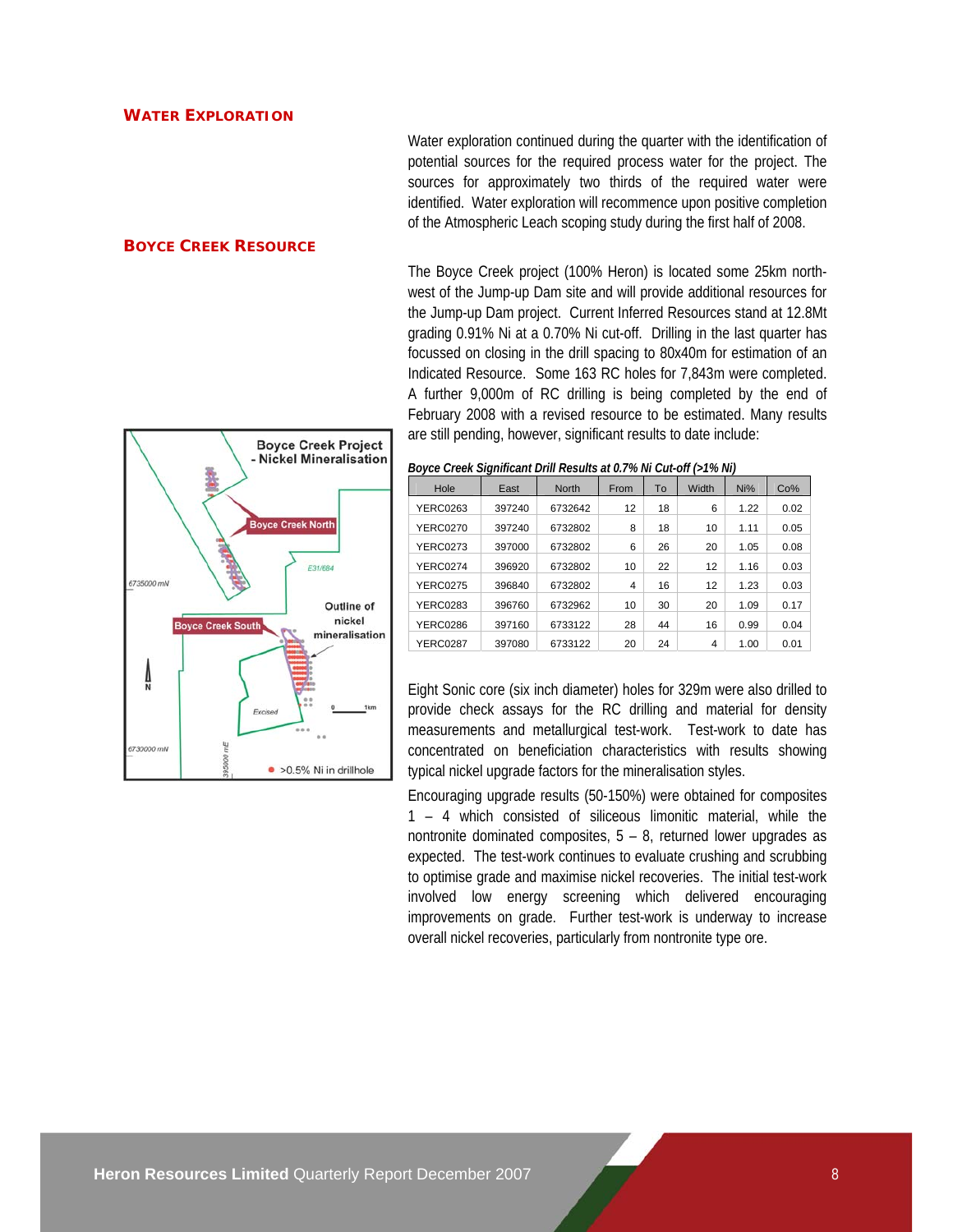#### *Boyce Creek Initial Beneficiation Results*

| Sample             | Ni% (head grade) | Ni% (75 micron<br>screen) |
|--------------------|------------------|---------------------------|
| COMP01             | 0.65             | 1.44                      |
| COMP <sub>02</sub> | 0.48             | 1.42                      |
| COMP <sub>03</sub> | 0.55             | 1.77                      |
| COMP <sub>04</sub> | 0.41             | 1.12                      |
| COMP05             | 0.32             | 0.60                      |
| COMP06             | 0.60             | 0.64                      |
| COMP07             | 1.03             | 1.04                      |
| COMP08             | 1.18             | 1.09                      |

# **AUBILS PROJECT**

#### **DRILL RESULTS**

The Aubils Project (HRR 100%) is located some 60km north-northwest of the Jump-up Dam site.

Infill RC drilling to a 160x80m and 320x80m pattern continued during the quarter to enable estimation of an initial Inferred Mineral Resource in the current quarter. Drilling in the quarter totalled 130 holes for 7,270m with significant results listed below:

*Infill RC drilling to a 160mx80m pattern is underway to enable estimation of an Inferred Mineral Resource.* 



*Aubils Significant Drill Results at 0.7% Ni Cut-off* 

| Hole            | East   | <b>North</b> | From | To | Width          | Ni%  | Co%  |
|-----------------|--------|--------------|------|----|----------------|------|------|
| AURC0195        | 388720 | 6766000      | 6    | 8  | $\overline{2}$ | 1.12 | 0.04 |
| <b>AURC0196</b> | 388560 | 6766000      | 8    | 20 | 12             | 1.11 | 0.09 |
| AURC0214        | 388560 | 6766370      | 10   | 20 | 10             | 1.07 | 0.02 |
| AURC0215        | 388400 | 6766370      | 8    | 22 | 14             | 1.05 | 0.09 |
| <b>AURC0216</b> | 388240 | 6766370      | 6    | 14 | 8              | 1.02 | 0.09 |
| <b>AURC0222</b> | 388320 | 6766482      | 26   | 58 | 32             | 1.32 | 0.15 |
| <b>AURC0223</b> | 388240 | 6766482      | 4    | 12 | 8              | 1.13 | 0.06 |
| AURC0260        | 389520 | 6765040      | 52   | 58 | 6              | 1.20 | 0.04 |
| <b>AURC0270</b> | 390041 | 6764278      | 16   | 44 | 28             | 1.37 | 0.24 |
| <b>AURC0271</b> | 389969 | 6764243      | 24   | 28 | 4              | 1.07 | 0.06 |
| <b>AURC0272</b> | 389900 | 6764210      | 8    | 18 | 10             | 1.06 | 0.04 |
| <b>AURC0273</b> | 390622 | 6763260      | 40   | 64 | 24             | 1.21 | 0.11 |
| <b>AURC0274</b> | 389840 | 6764722      | 30   | 32 | $\overline{2}$ | 1.20 | 0.85 |
| <b>AURC0276</b> | 389680 | 6764722      | 30   | 40 | 10             | 1.39 | 0.5  |
| AURC0277        | 389600 | 6764722      | 30   | 38 | 8              | 1.08 | 0.15 |
| <b>AURC0278</b> | 389520 | 6764722      | 30   | 38 | 8              | 1.07 | 0.25 |
| AURC0284        | 390160 | 6764562      | 10   | 36 | 26             | 0.99 | 0.23 |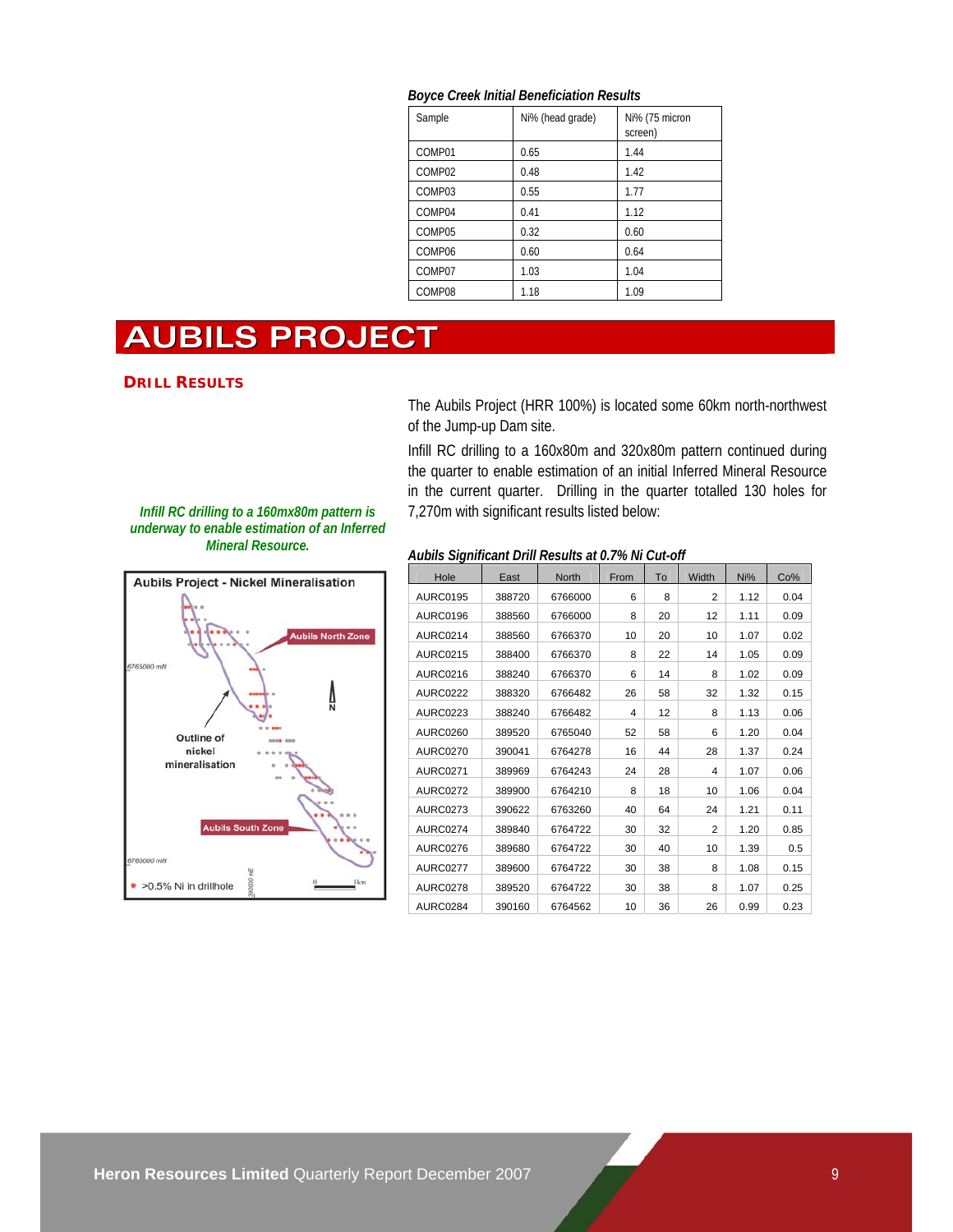# **REGIONAL EXPLORATION**



#### **Rocky Gully Project**

Located some 60km north-west of Albany, the project is targeting nickel sulphide mineralisation in ultramafic rocks within the Proterozoic Albany-Fraser Domain. Soil sampling during the quarter confirmed a number of geochemical anomalies. Good progress is also being made to gain the necessary approvals to commence drilling, which is expected to commence in the current quarter.

*Gordon Downs Project – Gossan Sampling* 



#### **Gordon Downs Project**

Located some 40km north of Halls Creek, the project is targeting VMS copper, lead, zinc and IOCG mineralisation within Proterozoic felsic volcanic sequences which also host the known VMS copper deposits south of Halls Creek. Eighty surface samples were taken in November 2007 and several returned anomalous results that require follow-up. This included sampling 100m along an exposed gossan zone which returned up to 9.2% copper, 1.0% lead, 1.3% zinc and 1.2g/t gold. Past work in the area is currently being compiled in preparation for the up coming field season.

## **Marloo Dam Project**

Located 90km south of Kalgoorlie, this project is targeting nickel sulphide and other base metal mineralisation within the Parker Domain. A compilation of past work has highlighted a number of gossan zones which have been confirmed through field sampling programs with encouraging geochemical results. Planning of the next phase of work is underway.

In addition to these projects, the Company maintains a substantial pool of tenements in the Eastern Goldfields that are prospective for nickel, gold and other commodities. Currently, several prospects are currently being worked on and a number of farm-in proposal are at advanced stages of negotiations with other companies.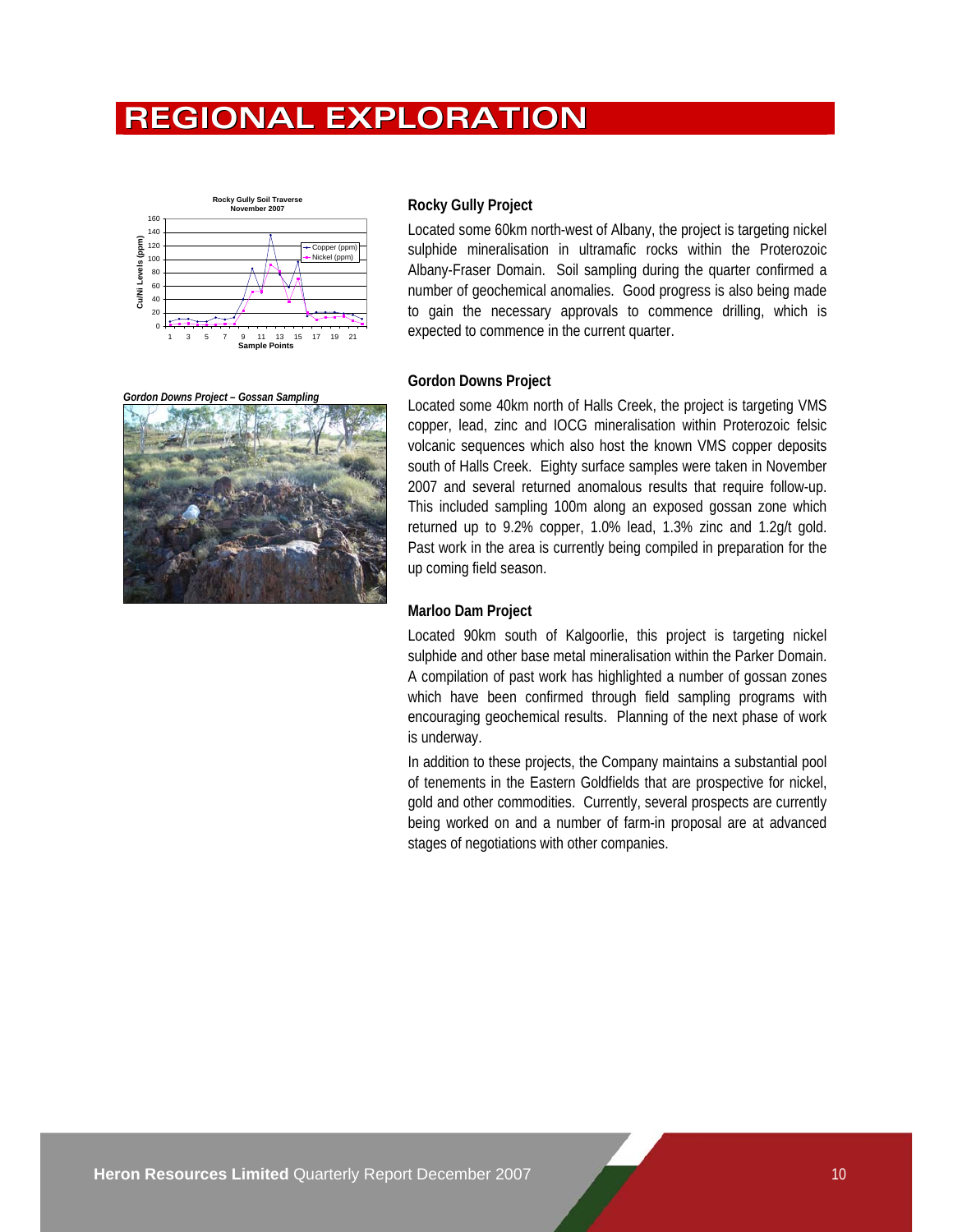# **CORPORATE**

#### **SHARE PLACEMENTS**

Heron announced the placement of 15,000,000 shares at \$1.15 per share to BHP Billiton and Vale Inco raising a total of A\$34.5 million. The issue of 3,000,000 (Second Tranche) of the 15,000,000 shares issued to BHP Billiton was subject to Foreign Investment Review Board (FIRB) approval which was received after the end of the quarter. BHP Billiton has disclosed it holds 35,427,126 shares representing 14.70% of Heron's issued capital. Vale Inco has disclosed it holds 32,440,651 shares representing 13.46% of Heron's issued capital. The proceeds of both placements will be used for ongoing studies for Jump-up Dam and regional nickel sulphide and laterite exploration, along with general working capital.

The Company's cash position at 31 December 2007 was A\$47.9 million, which means the current proposed programs can be completed, despite current equity market uncertainty.

# **TECHNOLOGY LICENCING AND PRODUCT SUPPLY AGREEMENT**

The Company announced that it has entered into a master technology licensing and product supply agreement with BHP Billiton. The agreement covers Jump-up Dam and other nickel laterite projects that Heron develops in the Eastern Goldfields, excluding the area of the Kalgoorlie Nickel Project (KNP).

Under the agreement, BHP Billiton has licensed to Heron the relevant parts of its Intellectual Property relating to Nickel Laterite Technology (Technology). In return Heron has granted BHP Billiton the right to purchase at market the first 50% of any product generated from a project in the Eastern Goldfields using the Technology.

A further right is accorded to BHP Billiton to match the best offer received by Heron in the market for the second 50% of any supply produced from that project (including any financing terms). A license fee would apply to any product not sold to BHP Billiton.

The master agreement will only extend to nickel laterite projects (excluding the KNP) that are developed in the Eastern Goldfields with the licensed technology. To avail itself of the licencing provisions of the master agreement, Heron must be a majority owner and manager of the project to be licensed at the time a decision to mine is made.

The agreement has a life of 15 years, provided that Heron commences construction of a licenced project within 5 years from signing. BHP Billiton and Heron have also agreed to share their respective Intellectual Property and knowledge relating to extraction of nickel from nickel laterite ores. A technical exchange environment will be established to help reduce technical risks and formulate new ideas and methods in the leaching of nickel ores.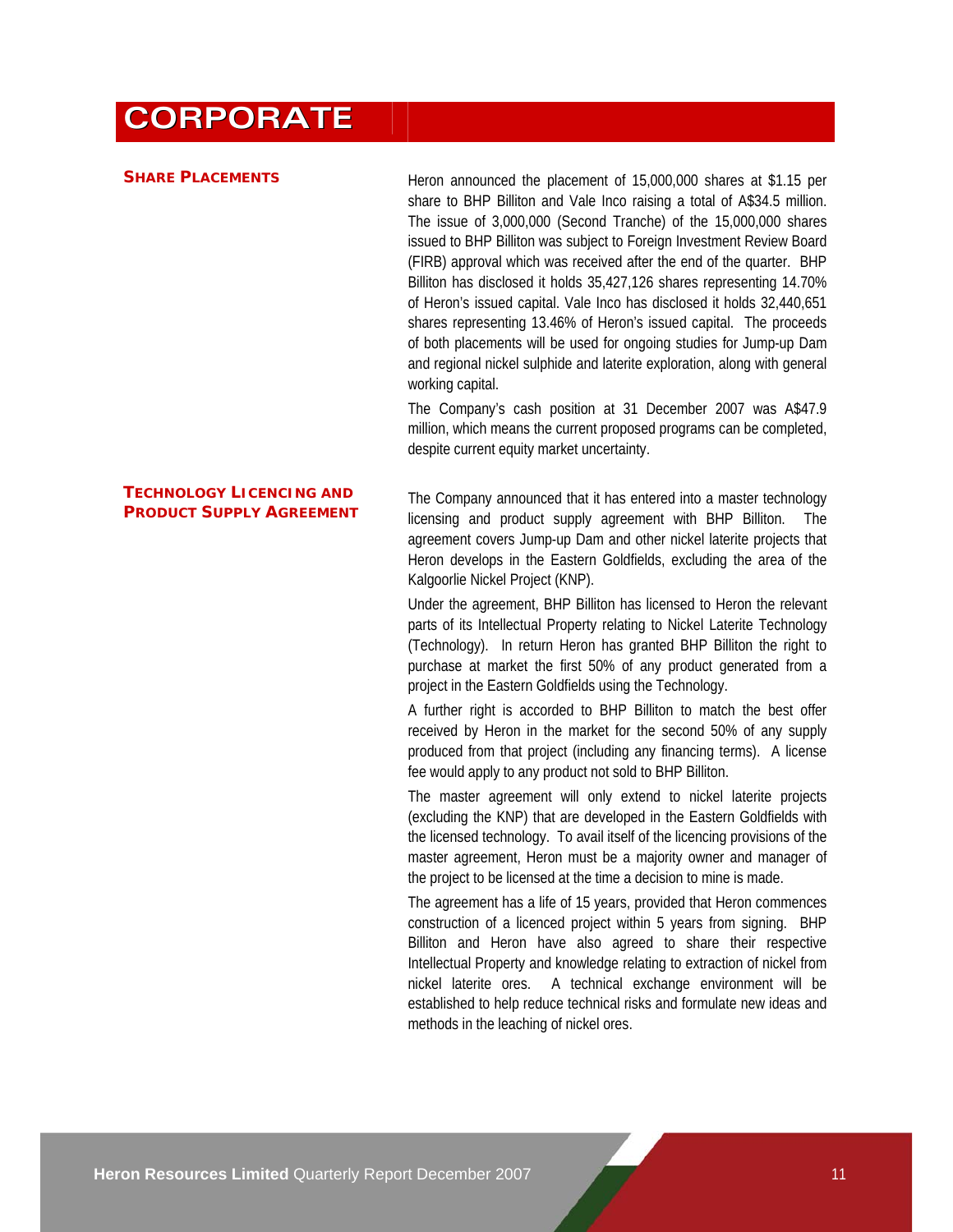# **JORC Compliance Statements**

N. Math Longwort

**Mathew Longworth Managing Director** 

The information in this report that related to Exploration and data (including drilling data, database quality, geological interpretation and density modelling) is based on information compiled by David von Perger who is a member of Australasian Institute of Mining and Metallurgy. David von Perger is a full time employee of Heron Resources Limited. David von Perger has sufficient experience that is relevant to the style of mineralisation and type of deposit under consideration, and to the exploration activity that he is undertaking to qualify as Competent Person as defined in the 2004 Edition of the 'Australasian Code for Reporting of Exploration Results, Mineral Resources and Ore Reserves. David von Perger consents to the inclusion in this report of the matters based on his information in the form and context that it appears.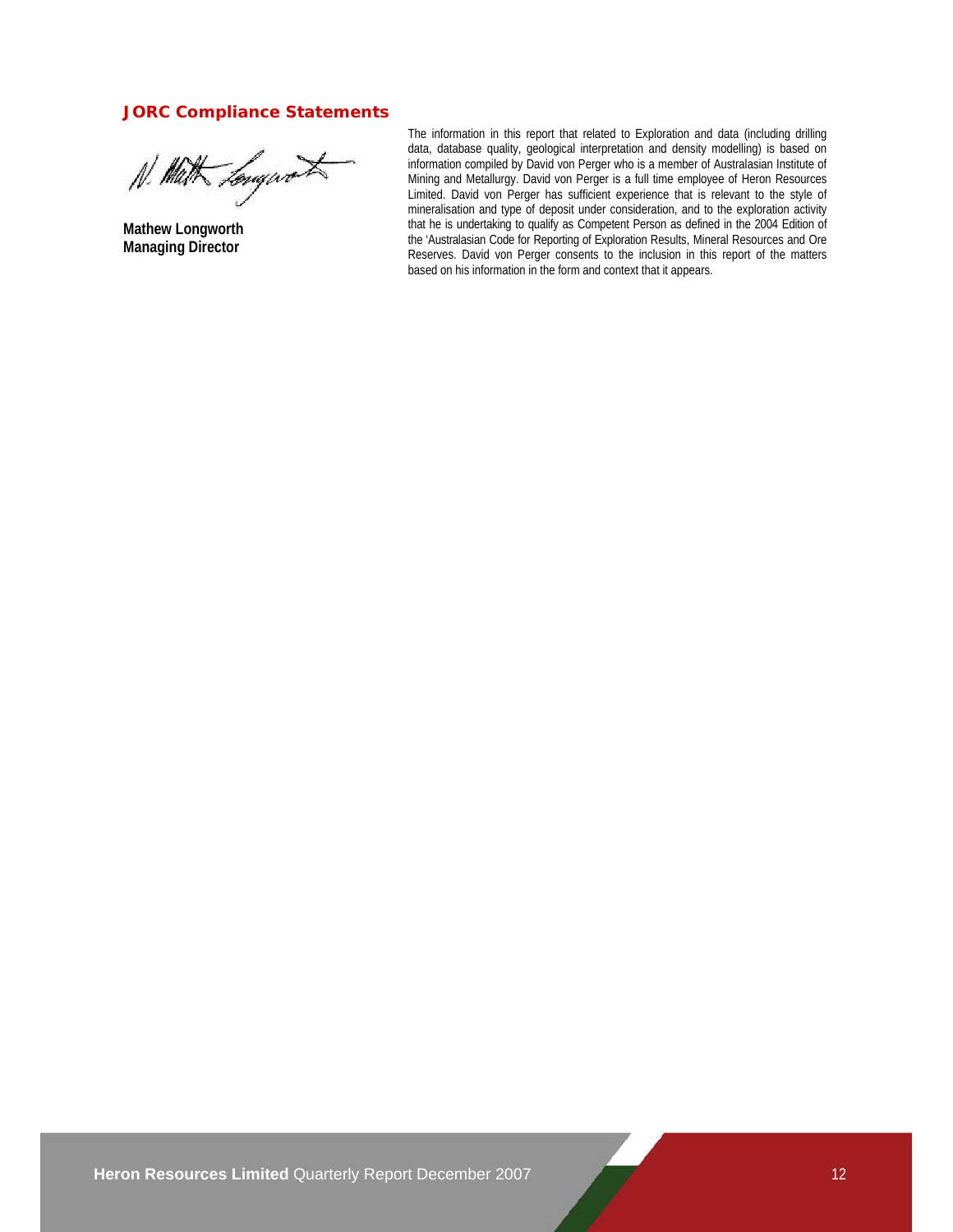# **Appendix 5B**

# **MINING EXPLORATION ENTITY QUARTERLY REPORT**

Name of entity

# **HERON RESOURCES LIMITED**

ABN Quarter ended (current quarter)

30 068 263 098 31 December 2007

*Consolidated statement of cash flows* 

| Cash flows related to operating activities                                                                                                 | <b>Current Qtr</b><br>\$A'000 | Year to Date<br>$(6$ months)<br>\$A'000 |
|--------------------------------------------------------------------------------------------------------------------------------------------|-------------------------------|-----------------------------------------|
| Receipts from product sales and related debtors<br>1.1<br>Payments for: (a)<br>1.2<br>exploration and evaluation<br>development<br>(b)     | (5,909)                       | (10, 573)                               |
| (c)<br>production<br>administration<br>(d)                                                                                                 | (850)                         | (1,966)                                 |
| Dividends received<br>1.3<br>Interest and other items of similar nature received<br>1.4<br>1.5<br>Interest and other costs of finance paid | 480                           | 911                                     |
| 1.6<br>Income taxes paid<br>Other (provide details if material)-GST Paid<br>1.7                                                            | (338)                         | (264)                                   |
| <b>Net Operating Cash Flows</b>                                                                                                            | (6,617)                       | (11, 892)                               |
| Cash flows related to investing activities                                                                                                 |                               |                                         |
| 1.8<br>Payment for purchases of: (a)<br>prospects<br>equity investment<br>(b)                                                              | (72)<br>(1, 784)              | (89)<br>(1, 784)                        |
| other fixed assets<br>(c)<br>Proceeds from sale of:<br>1.9<br>(a)<br>prospects<br>(b)<br>equity investment<br>other fixed assets<br>(c)    | (498)<br>88                   | (794)<br>697                            |
| 1.10 Loans to other entities<br>1.11 Loans repaid by other entities                                                                        |                               |                                         |
| <b>Net Investing Cash Flows</b>                                                                                                            | (2,266)                       | (1,970)                                 |
| 1.12 Total operating and investing cash flows<br>(carried forward)                                                                         | (8,883)                       | (13, 862)                               |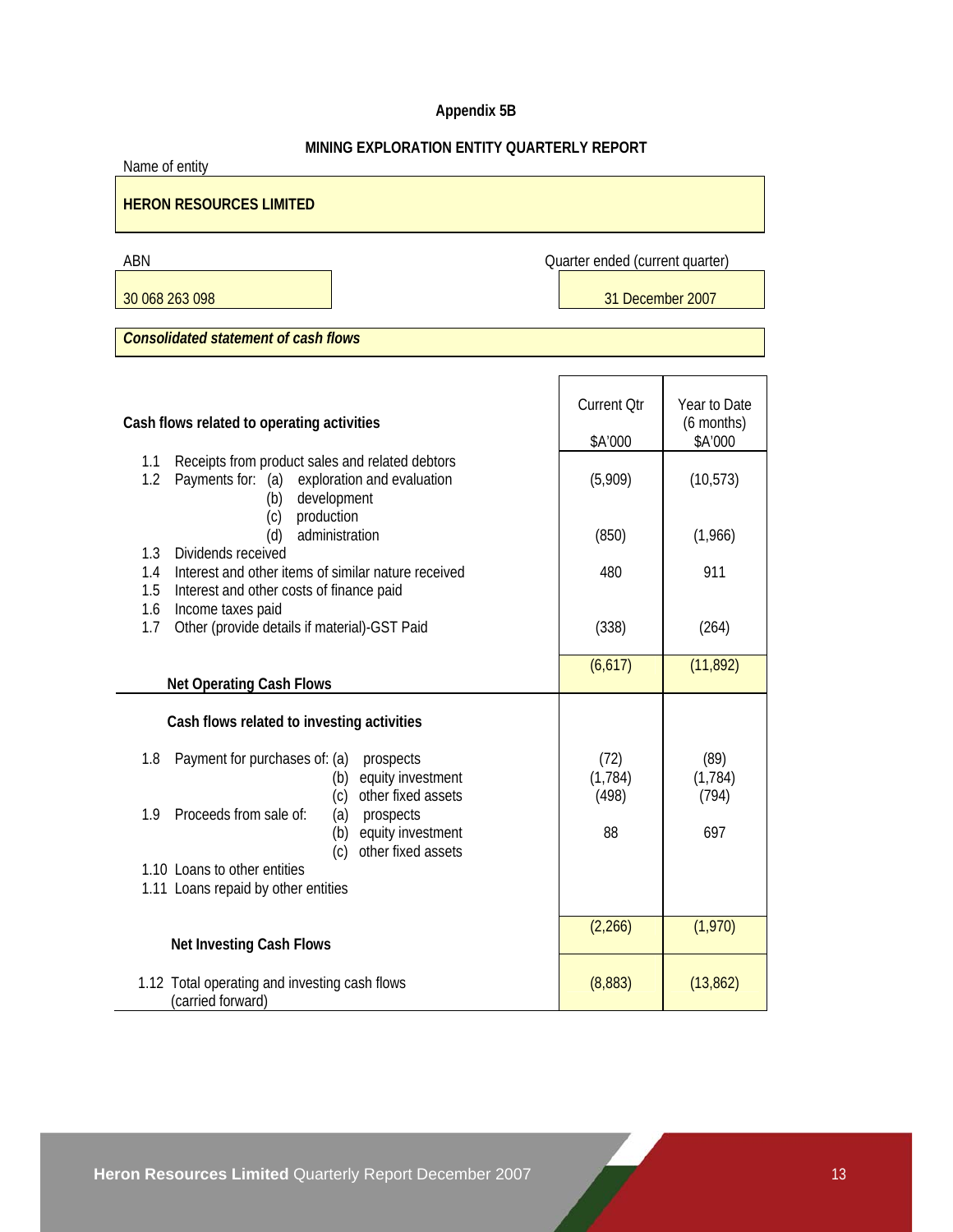| 1.12 Total operating and investing cash flows<br>(brought forward)                                                                                                                                                                           | (8,883) | (13, 862) |
|----------------------------------------------------------------------------------------------------------------------------------------------------------------------------------------------------------------------------------------------|---------|-----------|
| Cash flows related to financing activities                                                                                                                                                                                                   |         |           |
| 1.13 Proceeds from the issue of shares, options, etc.<br>1.14 Proceeds from the sale of forfeited shares<br>1.15 Proceeds from borrowings<br>1.16 Repayment of borrowings<br>1.17 Dividends paid<br>1.18 Other (provide details if material) | 32,185  | 32,185    |
| Net financing cash flows                                                                                                                                                                                                                     | 32,185  | 32,185    |
| Net increase (decrease) in cash held                                                                                                                                                                                                         | 23,302  | 18,323    |
| 1.19 Cash at beginning of quarter/year to date<br>1.20 Exchange rate adjustments                                                                                                                                                             | 24,612  | 29,591    |
| 1.21 Cash at end of quarter                                                                                                                                                                                                                  | 47,914  | 47,914    |

 **Payments to directors of the entity and associates of the directors, payments to related entities of the entity and associates of the related entities** 

|                                                                       | <b>Current Otr</b><br>\$A'000 |
|-----------------------------------------------------------------------|-------------------------------|
| 1.22 Aggregate amount of payments to the parties included in item 1.2 | 343                           |
| 1.23 Aggregate amount of loans to the parties included in item 1.10   |                               |

1.24 Explanation necessary for an understanding of the transactions

| Directors fees, salaries and superannuation (A\$263,433).                 |
|---------------------------------------------------------------------------|
| Provision of office accommodation by director-related entity (A\$15,750). |
| Provision of legal advice by director-related entity (A\$3,451).          |
| Sale of Tenements by director-related entity (\$61,238).                  |

# **Non-cash financing and investing activities**

- 2.1 Details of financing and investing transactions which have had a material effect on consolidated assets and liabilities but did not involve cash flows
- 2.2 Details of outlays made by other entities to establish or increase their share in projects in which the reporting entity has an interest

See attached schedule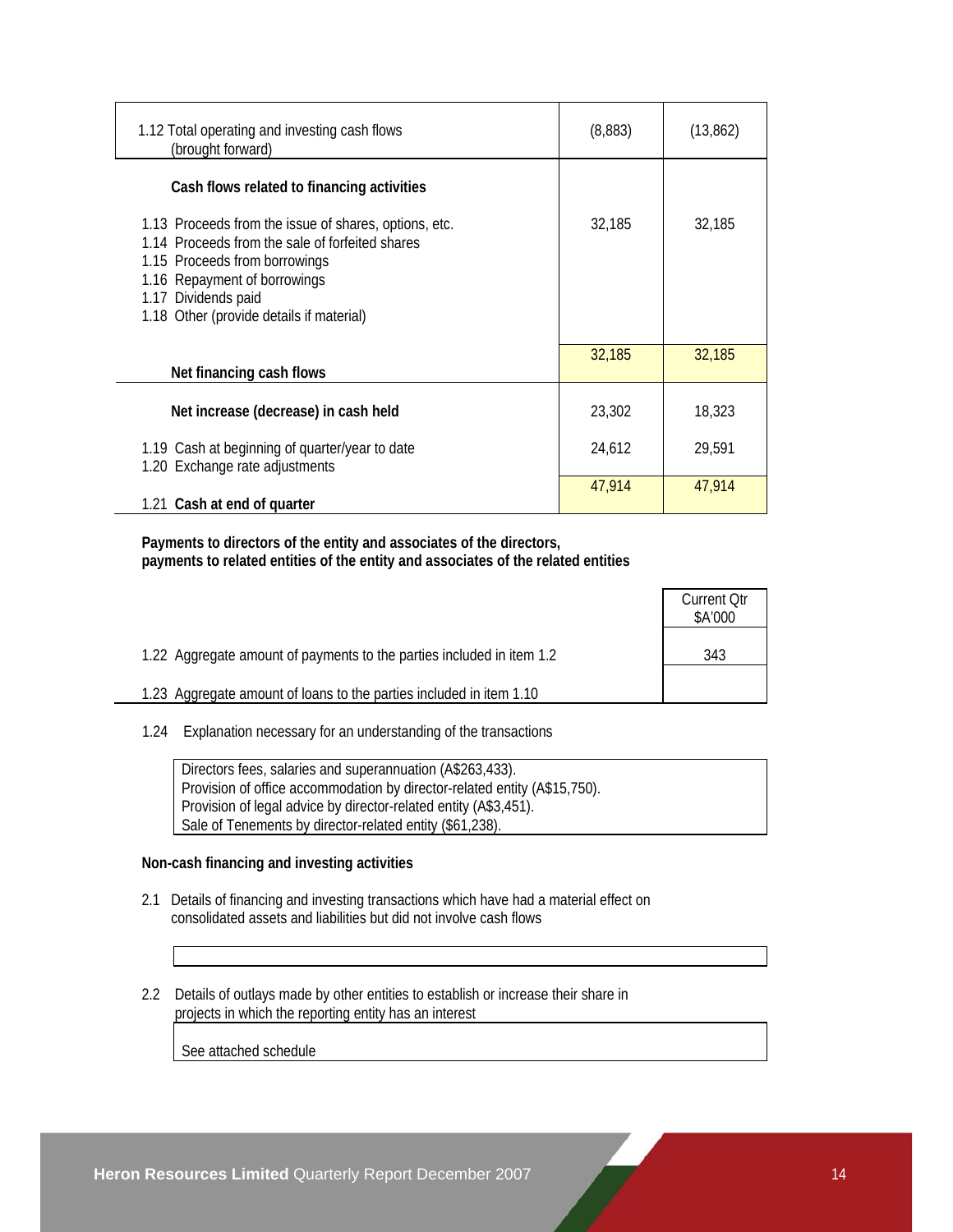# **Financing facilities available**

*Add notes as necessary for an understanding of the position*

|                                 | Amount available<br>\$A'000 | Amount used<br>\$A'000 |
|---------------------------------|-----------------------------|------------------------|
| Loan facilities<br>3.1          |                             |                        |
| 3.2 Credit standby arrangements |                             |                        |

# **Estimated cash outflows for next quarter**

|                                | \$A'000 |
|--------------------------------|---------|
| 4.1 Exploration and evaluation | 5,400   |
| Development<br>4.2             |         |
| Total                          | 5,400   |

# **Reconciliation of cash**

Reconciliation of cash at the end of the quarter (as shown in the consolidated statement of cash flows) to related items in the

| related items in the accounts as follows.                                                            | \$A'000         | \$A'000         |
|------------------------------------------------------------------------------------------------------|-----------------|-----------------|
| 5.1 Cash on hand and at bank                                                                         | 143             | 184             |
| 5.2 Deposits at call                                                                                 | 47,276          | 24,054          |
| 5.3 Bank Overdraft                                                                                   |                 |                 |
| 5.4 Other (provide details)<br>Property Rental bond<br>Environmental bonds<br><b>Escrow Accounts</b> | 48<br>382<br>65 | 48<br>263<br>63 |
| Total: cash at end of quarter (Item 1.22)                                                            | 47.914          | 24,612          |

Current Quarter

Previous Quarter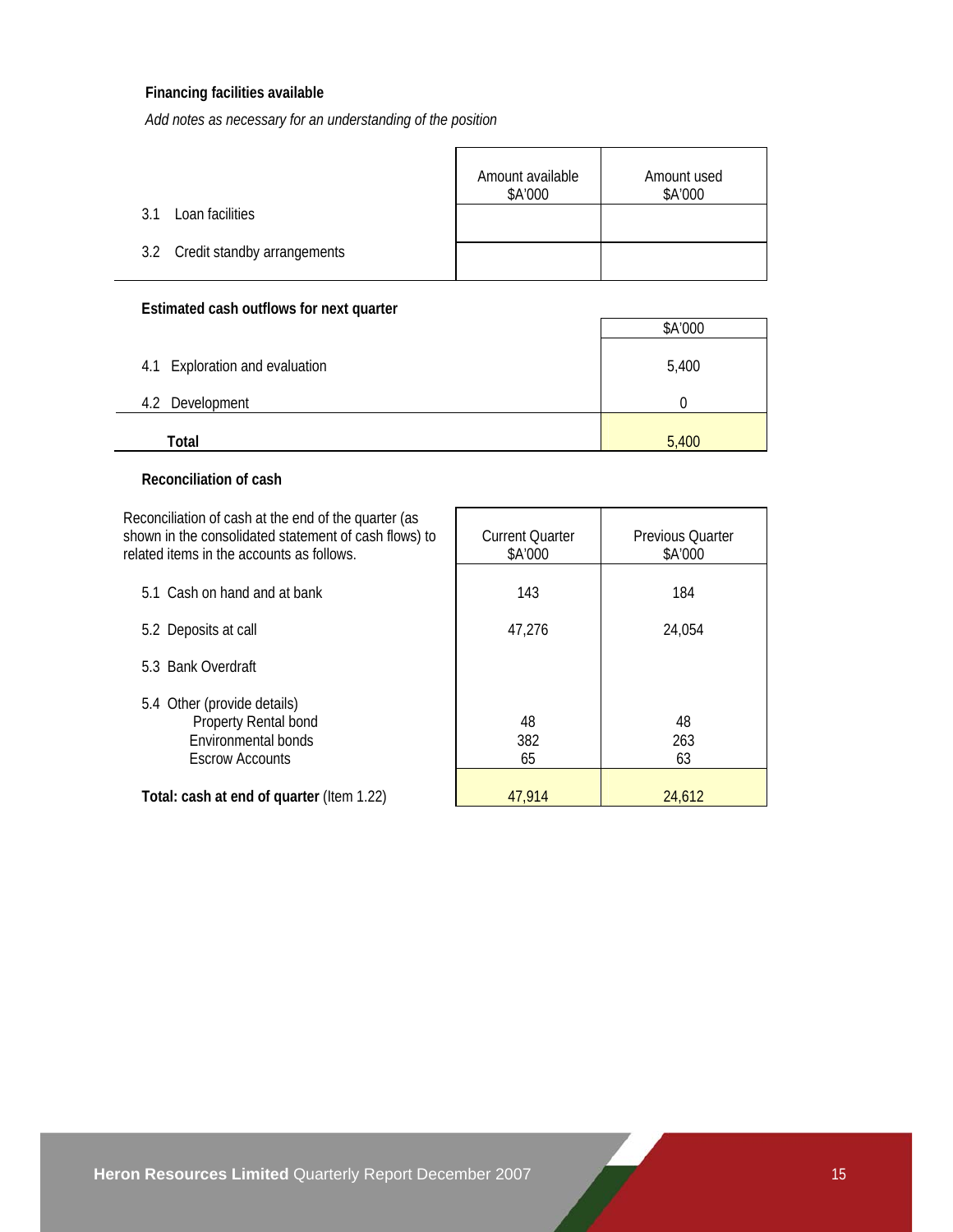# **Changes in interests in mining tenements**

|                                                                            | Tenement<br>reference | Nature of interest<br>(note (2)) | Interest at<br>Begin of<br>Quarter | Interest at<br>End of<br>Quarter |
|----------------------------------------------------------------------------|-----------------------|----------------------------------|------------------------------------|----------------------------------|
| Interests in mining<br>6.1<br>tenements relinquished,<br>reduced or lapsed |                       | See attached<br>schedule         |                                    |                                  |
| Interests in mining<br>6.2<br>tenements acquired or<br>increased           |                       | See attached<br>schedule         |                                    |                                  |

# **Issued and quoted securities at end of current quarter**

 *Description includes rate of interest and any redemption or conversion rights together with prices and dates.* 

|                                                                                                                                             | Total<br>number         | Number<br>quoted        | Issue price per<br>security<br>(see note 3) | Amount paid up<br>per security (see<br>note 3) |
|---------------------------------------------------------------------------------------------------------------------------------------------|-------------------------|-------------------------|---------------------------------------------|------------------------------------------------|
|                                                                                                                                             |                         |                         | (3)                                         | (3)                                            |
| 7.1 Preference securities<br>(description)                                                                                                  |                         |                         |                                             |                                                |
| 7.2 Changes during Quarter<br>(a) Increases through share<br><b>issues</b>                                                                  |                         |                         |                                             |                                                |
| (b) Decreases through                                                                                                                       |                         |                         |                                             |                                                |
| returns of capital,<br>buybacks, redemptions                                                                                                |                         |                         |                                             |                                                |
| Ordinary securities                                                                                                                         | 237,938,847             | 237,938,847             |                                             |                                                |
| 7.3 Changes during Quarter *<br>(a) Increases through share<br><b>issues</b><br>Decreases through<br>(b)<br>returns of capital,<br>buybacks | 27,000,000<br>5,500,000 | 27,000,000<br>5,500,000 | \$1.15<br>\$0.2364                          | \$1.15<br>\$0.2364                             |
| 7.4 Convertible debt securities<br>(description)                                                                                            |                         |                         |                                             |                                                |
| 7.5 Changes during Quarter<br>(a) Increases through issues<br>Decreases through<br>(b)<br>securities matured,<br>converted                  |                         |                         |                                             |                                                |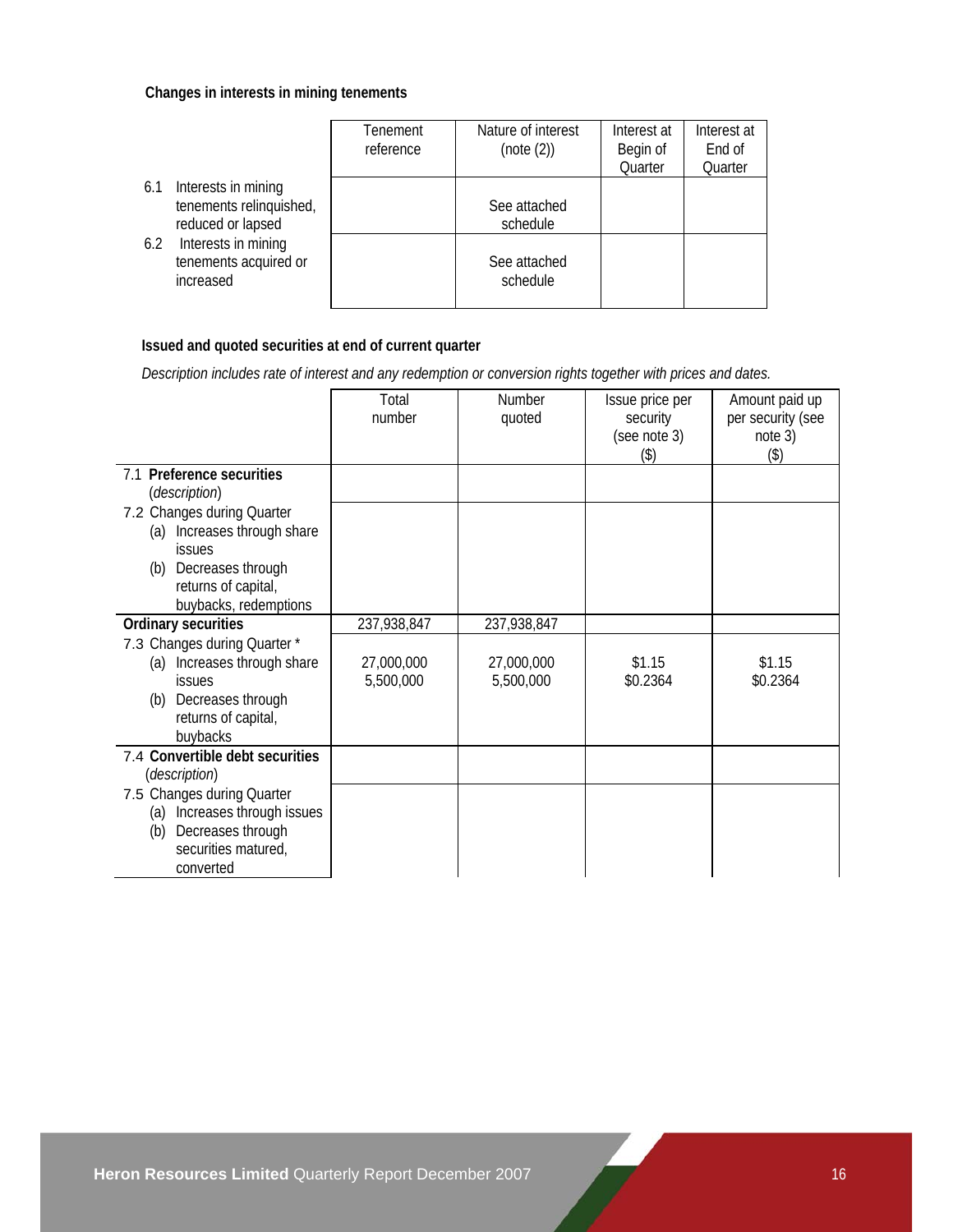| 7.6 Options                  |            |     | <b>Exercise Price</b> | <b>Expiry Date</b> |
|------------------------------|------------|-----|-----------------------|--------------------|
| (description and conversion  | 125,000    | Nil | \$0.2364              | 31/12/2008         |
| factor)                      | 250,000    | Nil | \$0.5864              | 30/06/2009         |
|                              | 1,650,000  | Nil | \$0.6864              | 1/06/2010          |
|                              | 5,000,000  | Nil | \$0.6864              | 7/09/2010          |
|                              | 1,150,000  | Nil | \$0.6864              | 1/11/2010          |
|                              | 5,000,000  | Nil | \$0.6864              | 7/09/2016          |
|                              | 2,750,000  | Nil | \$1.4864              | 31/12/2015         |
|                              | 500,000    | Nil | \$0.8864              | 2/01/2011          |
|                              | 250,000    | Nil | \$0.8864              | 9/01/2011          |
|                              | 1,000,000  | Nil | \$0.9864              | 2/01/2013          |
|                              | 1,250,000  | Nil | \$0.9864              | 9/01/2013          |
|                              | 1,000,000  | Nil | \$1.4864              | 2/01/2013          |
|                              | 1,000,000  | Nil | \$1.4864              | 9/01/2013          |
|                              | 1,000,000  | Nil | \$1.4864              | 19/03/2013         |
|                              | 1,500,000  | Nil | \$1.9864              | 19/03/2013         |
|                              | 1,500,000  | Nil | \$2.4864              | 19/03/2013         |
|                              | 150,000    | Nil | \$1.50                | 30/06/2011         |
|                              | 100,000    | Nil | \$1.38                | 30/06/2011         |
|                              | 100,000    | Nil | \$1.48                | 30/06/2011         |
|                              | 100,000    | Nil | \$1.54                | 30/06/2011         |
|                              | 1,500,000  | Nil | \$2.00                | 16/03/2013         |
|                              | 1,500,000  | Nil | \$2.50                | 16/03/2013         |
|                              | 1,500,000  | Nil | \$1.00                | 05/06/2012         |
|                              | 3,500,000  | Nil | \$1.50                | 05/06/2013         |
|                              | 7,500,000  | Nil | \$2.00                | 05/06/2013         |
|                              | 12,250,000 | Nil | \$2.50                | 05/06/2014         |
|                              |            |     |                       |                    |
| 7.7 Issued during Quarter    |            |     |                       |                    |
| 7.8 Exercised during Quarter | 2,500,000  | Nil | \$0.2364              | 16/12/2007         |
|                              | 3,000,000  | Nil | \$0.2364              | 31/12/2007         |
|                              |            |     |                       |                    |
| 7.9 Expired during Quarter   |            |     |                       |                    |
| 7.10 Debentures              |            |     |                       |                    |
| (totals only)                |            |     |                       |                    |
| 7.11 Unsecured notes         |            |     |                       |                    |
| (totals only)                |            |     |                       |                    |
|                              |            |     |                       |                    |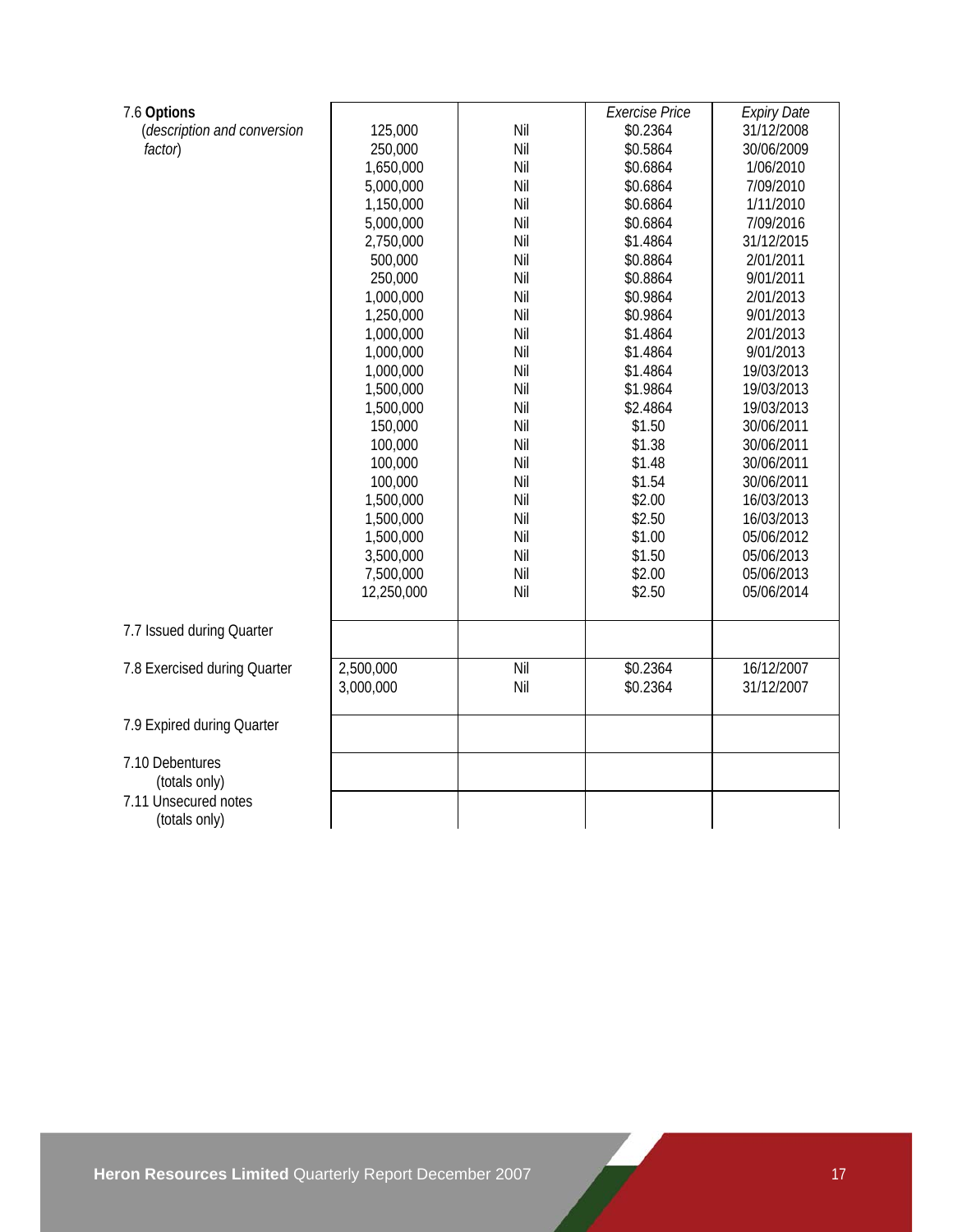### **Compliance 2.2 Details of outlays made by other entities to establish or increase their share in projects in which the reporting entity has an interest.**

- 1. Vale Inco a subsidiary of Vale may earn a 60% interest in the Kalgoorlie Nickel Project tenements through completing a Feasibility Study and procuring finance to build a nickel laterite mining and processing operation.
- 2. Bronzewing Gold NL (Bronzewing) may earn a 70% interest in precious metals from Heron's King of Creation Project through expending \$250,000 within four years.
- 3. Jackson Gold Limited (Jackson) may earn a 70% interest in gold and silver minerals through expending \$300,000 within four years. Once Jackson earns its equity, Heron may at its sole discretion contribute on a pro-rata basis, or convert to a 20% free-carried equity to the completion of a Bankable Feasibility Study that recommends commencement of mining, or convert to a 2.5% royalty for recovered metal.

| Tenement  | Nature of Interest       | % Begin Quarter | % End Quarter |
|-----------|--------------------------|-----------------|---------------|
| P16/02335 | Registered Holder        | 100             |               |
| P16/02329 | Registered Holder        | 100             |               |
| P16/02330 | Registered Holder        | 100             | 0             |
| P16/02331 | <b>Registered Holder</b> | 100             | 0             |
| P16/02332 | Registered Holder        | 100             | 0             |
| E28/01745 | <b>Registered Holder</b> | 100             | 0             |
| M15/01465 | <b>Registered Holder</b> | 100             | 0             |
| E38/01894 | Registered Holder        | 100             | 0             |
| L31/00043 | <b>Registered Holder</b> | 100             | 0             |
| E25/00340 | Registered Holder        | 100             | 0             |
| E28/01733 | <b>Registered Holder</b> | 100             | 0             |
| E28/01760 | Registered Holder        | 100             | 0             |
| M28/00341 | <b>Registered Holder</b> | 100             | 0             |
| E15/00926 | <b>Registered Holder</b> | 100             | 0             |
| E80/03717 | Registered Holder        | 100             | 0             |
| E80/03637 | <b>Registered Holder</b> | 100             | 0             |
| E69/02120 | Registered Holder        | 100             | 0             |
| P25/01965 | <b>Registered Holder</b> | 100             | 0             |
| E29/00658 | <b>Registered Holder</b> | 100             | 0             |

#### **6.1 Interests in Mining Tenements transferred, relinquished, reduced or lapsed**

# **6.2 Interests in Mining Tenements acquired or increased**

| Tenement  | Nature of Interest          | % Begin Quarter | % End Quarter |
|-----------|-----------------------------|-----------------|---------------|
| L38/00125 | <b>Registered Applicant</b> |                 | 100           |
| E80/04043 | <b>Registered Applicant</b> |                 | 100           |
| E15/01040 | <b>Registered Applicant</b> | 0               | 100           |
| E31/00812 | <b>Registered Applicant</b> | $\theta$        | 100           |
| P28/01152 | Registered Applicant        | 0               | 100           |
| E28/01804 | <b>Registered Applicant</b> |                 | 100           |
| E30/00353 | Registered Applicant        |                 | 100           |
| E28/01814 | <b>Registered Applicant</b> |                 | 100           |
| E37/00960 | <b>Registered Applicant</b> | 0               | 100           |
| E25/00361 | Registered Applicant        |                 | 100           |
| E80/04102 | <b>Registered Applicant</b> |                 | 100           |